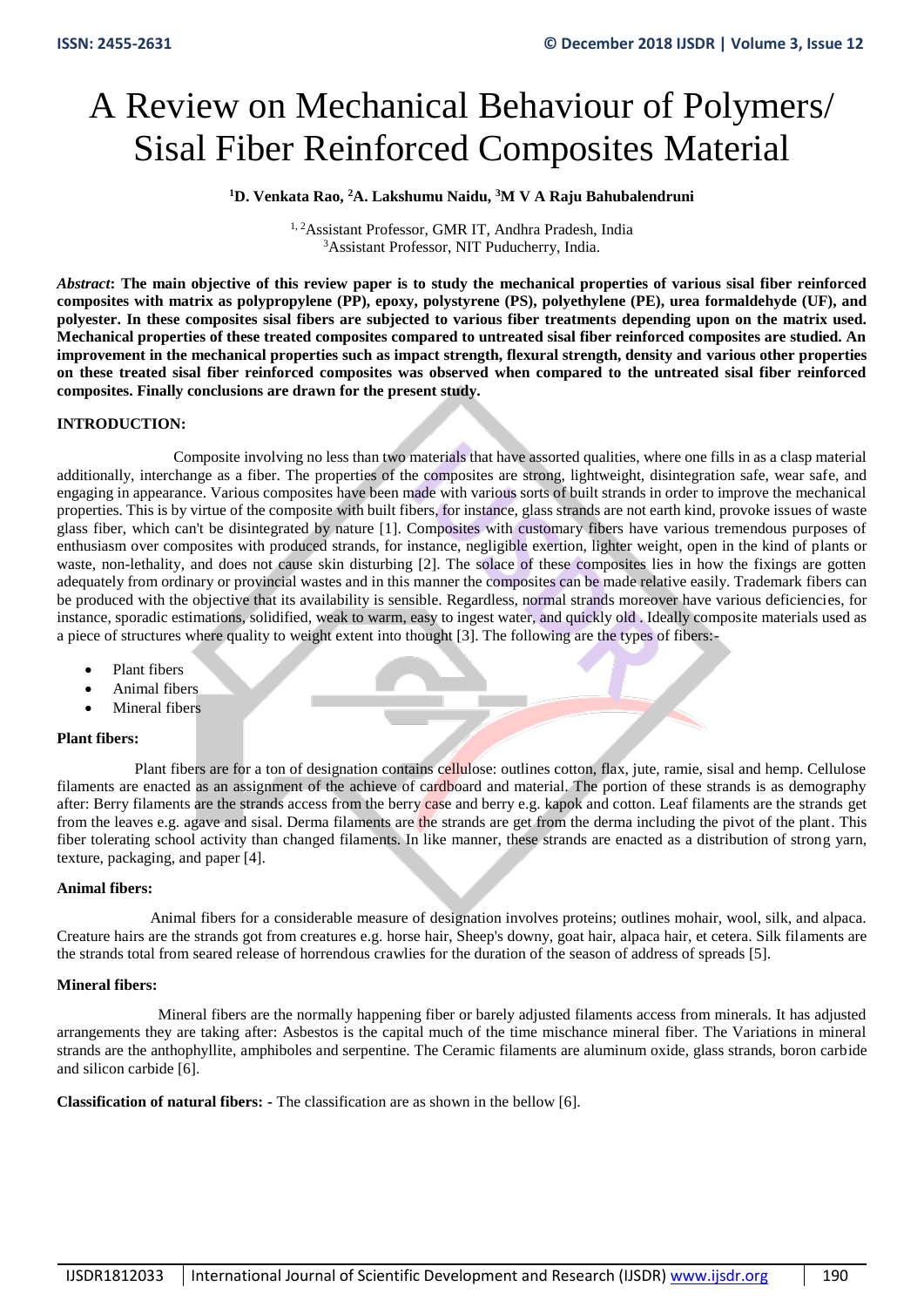

#### **Types of composites:**

#### Metal Matrix Composites (MMCs):

 Metal matrix composites, as the name proposes, have a metal system. Instances of lattices in such composites join aluminum, magnesium and titanium. The conventional fiber joins carbon and silicon carbide. Metals are essentially braced to suit the necessities of plan. For example, the adaptable immovability and nature of metals can be extended, while broad cocompelling of warm advancement, and warm and electrical conductivities of metals can be decreased by the extension of strands, for instance, silicon carbide [7].

### Ceramic Matrix Composites (CMCs):

 Earthenware framework composites have clay grid, for example, alumina, calcium, aluminum silicate fortified by silicon carbide. The benefits of CMC incorporate high quality, hardness, high administration temperature limits for pottery, concoction inactivity and low thickness. Normally impervious to high temperature, earthenware materials tend to wind up plainly fragile and to break. Composites effectively made with fired networks are strengthened with silicon carbide strands. These composites offer a similar high temperature resilience of super combinations yet without such a high thickness. The fragile idea of earthenware production makes composite manufacture troublesome. Generally most CMC generation techniques include beginning materials in powder frame. There are four classes of pottery networks: glass (simple to manufacture in light of low softening temperatures, incorporate borosilicate and aluminum silicates), traditional earthenware production (silicon carbide, silicon nitride, aluminum oxide and zirconium oxide are completely crystalline), bond and cemented carbon parts [8].

#### Polymer Matrix Composites (PMCs):

 The most widely recognized propelled composites are polymer grid composites. These composites comprise of a polymer thermoplastic or thermosetting fortified by fiber (regular carbon or boron). These materials can be formed into an assortment of shapes and sizes. They give awesome quality and solidness alongside imperviousness to consumption. The explanation behind these being most basic is their minimal effort, high quality and straightforward assembling standards. Because of the low thickness of the constituents the polymer composites regularly demonstrate phenomenal particular properties [9].

#### **Importance of polymer matrix composites:**

Polymer framework composites are included an assortment of short or nonstop filaments bound together by a natural polymer framework in which the solid fortifying scattered stage gives high quality and firmness. They were outlined with the goal that the mechanical burdens to which the structure is subjected in benefit are bolstered by the support [10]. The capacity of the framework is to bond the strands together and to exchange stacks between them. Polymer Matrix Composites are extremely famous because of their ease and basic manufacture techniques [11]. Utilization of non-fortified polymers as structure materials is constrained by low level of their mechanical properties, notwithstanding moderately low quality; polymer materials have low effect resistance. Mechanical execution is by and large streamlined by experimentation until the point when the utilitarian requests of the outline are fulfilled [12 -15]. There are two types of polymers. They are 1. Thermoplastic polymers 2. Thermosetting polymers

Natural fibers consist of low density, low cost, and biodegradability. But, the main disadvantages of natural fiber composites are the poor existing capacity between reinforcement and matrix. Therefore, chemical modifications are considered in modifying the fiber composite surface properties.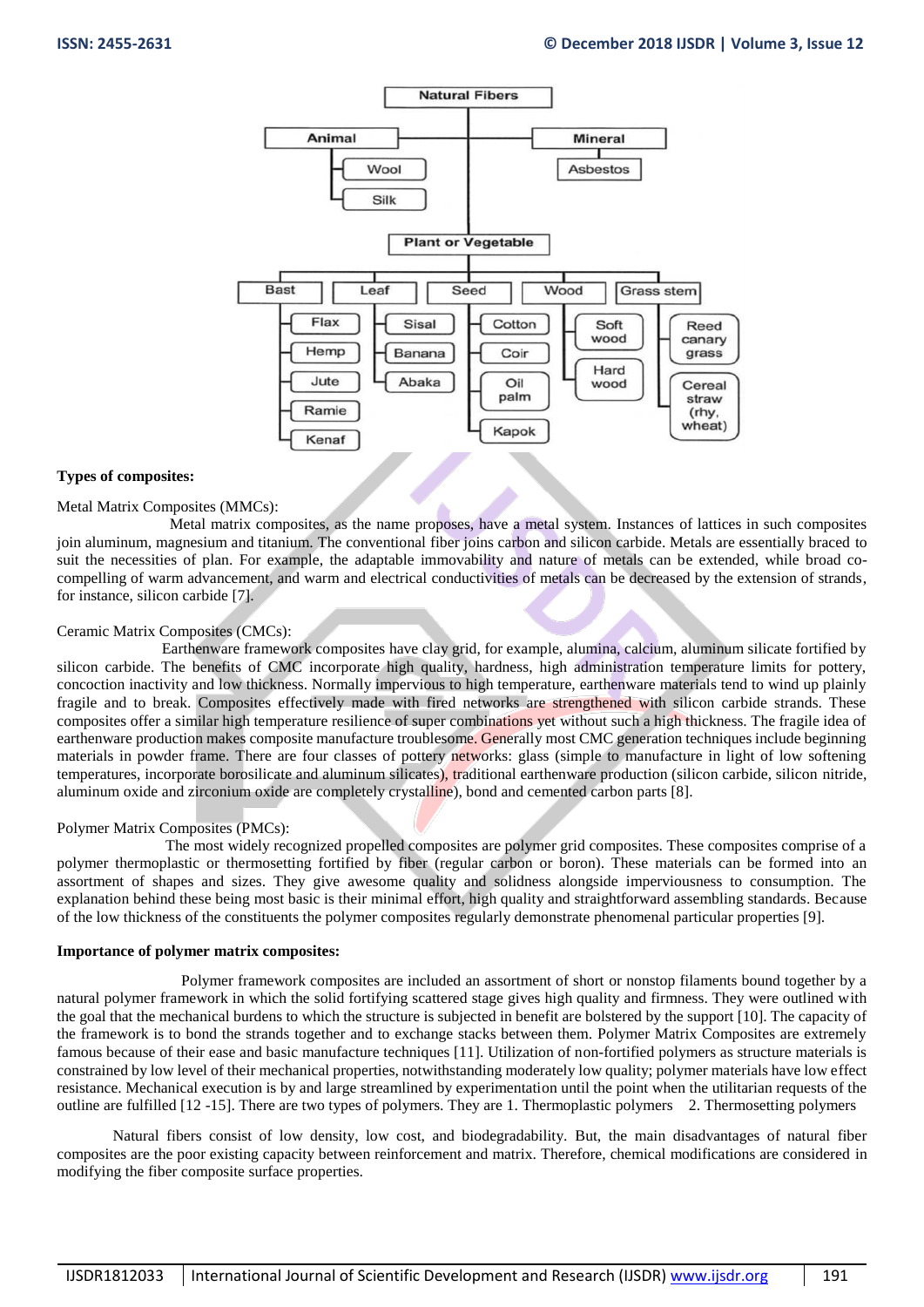# **METHODOLOGY:**

1. For sisal fiber reinforced polypropylene composites PP and untreated or treated sisal fibers were mixed using an internal mixer (Hakke Rheomix 3000p). The fiber contents were 10, 20, and 30 wt.%. The rotor speed was 50 rpm and a mixing temperature was 170°C. The total mixing time was 13 min. In cases of MAPP modified PP composites, MAPP was added at a content of 3 phr. Test specimens were prepared by an injection molding machine. Tensile properties of PP and PP composites were tested by following ASTM D638 using a universal testing machine (Instron, 5565). The specimen was tested at a load cell of 5 KN, a crosshead speed of 10 mm/min, and a gauge length of 50 mm. Un notch impact strength of PP and PP composites was tested by following ASTM D256 using an impact testing machine (Atlas, BPI).

2. For sisal fiber reinforced epoxy composites unidirectional composites laminates with various fiber volume fractions were prepared as follows. Treated or untreated fibers were dried prior to use. A resin formulation containing desired amount of hardener was used for making prepregs. Composite laminates of  $13\times15.5\times3$ cm<sup>3</sup> were obtained by hot pressing 10–14 pieces of prepregs (depending on the sisal contents) at  $60^{\circ}$ C for 30 min using a leaky mold, and then curing at  $80^{\circ}$ C for 6 h. The mold was kept under pressure until the resin was set into a hard mass. Composites sheets with different fiber contents were prepared under different pressures to maintain a constant sample thickness. For evaluating tensile properties of untreated and treated sisal fibers at ambient temperature, the fibers were tested by LWK-5 electronic tensile tester at a crosshead speed of 2 mm/min. Tensile and flexural properties of composite laminates were also determined by the LWK-5 tester at a crosshead speed of 10 mm/min.

3. For sisal fiber reinforced polystyrene composites unidirectionally oriented fiber composite sheets were prepared by a solution mixing technique followed by a combination of injection molding and compression molding as reported in the previous paper. Composites containing 20 percent by weight of untreated, benzoylated, triethoxyoctyl silane treated, methyl triethoxy silane treated, TDI treated and PSMA coated sisal fiber were prepared using fibers of 6 mm length. The tensile properties of the composite were measured on a Good Brand- Jeffreys Testomeric Micro 500 testing machine at a crosshead speed of 5 mm per minute and a gauge length of 50mm. A standard UTM tensile test program was used to evaluate the mechanical properties (ultimate tensile strength, Young's modulus, elongation at break and the yield point).

4. For sisal fiber reinforced high density polyethylene composites the recycled high-density polyethylene was obtained from Plaspet Polymer Recycling Industry– Maringá – PR – Brazil. The polymer was previously hand-separated from other polymers, washed with water, and cut in ~1.5 mm diameter pellets on site. Before surface modification in laboratory, the polyethylene pellets were washed again and dried at 60°C for 8 h. Surface modification conditions were previously determined [16]: the pellets were immersed in a KMnO4, (Nuclear, Brazil), 0.25 mol·l–1, and solution in HCl (Nuclear, Brazil),0.50 mol·l–1 acidic medium at 25°C for 8 h. Hence, the oxidized polyethylene will be labeled PEox and the untreated polymer, PE. The composite tensile strength and modulus assays were performed according to the ASTM D-638 test method. The samples were submitted to tensile tests in an EMIC DL 2000 machine (Brazil) at a constant cross-speed of 50 mm/min. Tensile properties were determined for eight samples of each composition. The composite flexural strength and modulus were determined, in an EMIC DL 2000 machine (Brazil), using the three-point bending test method following the ASTM D-790-00 A test method. A span of 63 mm was used in a 5 KN load cell. The load was placed midway between the supports. The crosshead speed applied was 20 mm/min. The flexural properties were determined for eight samples of each composition. The notched Izod impact strength tests were conducted according to ASTM D 256-00 A at room temperature in an EMIC-Al testing machine (Brazil) using a 5.4-J hammer.

5. The LDPE-sisal composites were prepared by a solution mixing technique followed by extrusion as reported by Joseph *et al. 32.*  In the solution mixing method, the fibre was added to a viscous slurry of PE in toluene which was prepared by adding toluene to a melt of the polymer. The mixing was carried out manually in a stainless steel beaker using a stainless steel stirrer for a period of 10min. The temperature of mixing was maintained at 110°C. The mix was then transferred into a fiat tray as lumps and kept in a vacuum oven at 70°C for 2h to remove the solvent. Composites containing 10, 20 and 30wt% of fibre were prepared using fibres of length in the range 2-10mm. Tensile testing of rectangular specimens of size 120mm x 12.5mm x 3mm was carried out using an Instron Universal testing machine model 1190 at a cross-head speed of 200 mm min -1 and a gauge length of 50mm.

6. For sisal fiber reinforced urea formaldehyde composites a mixture of SF, UFR, and inorganic filler CaCO3, curing agent (NH4Cl, 3 wt% of resin) and mold release agent (zinc stearate, 1 wt% of the total mixture mass) was prepared, and then put it in an oven for 2 h at 90°C.The blends were taken for composite fabrication available as such. The specimens were produced through compression molding under a pressure of 8 MPa at 140–145°C for 4 min. After that, the composites were post-cured at 120°C for 2 h. The composites containing 30, 40, 50, 60 and70 wt% SF, contained UFR 50, 40, 30, 20 and 10 wt%, respectively.

7. For sisal fiber reinforced polyester composites nonwoven sisal mats 30 X 30 cm2 from untreated and surface-treated sisal fibers were prepared in the laboratory using poly(viny1 acetate) emulsion as a binding agent. They were impregnated with unsaturated polyester resin containing 1.5 wt% methyl ethyl ketone peroxide and 1.5 wt% cobalt naphthenate. The four impregnated plies were stacked, pressed between two resin-coated brass plates (sisal content -  $50 -01\%$ ). and compressed on a hydraulic press for 2 h at a pressure of -1.5 MPa. Poly(viny1 alcohol) was used as the mold release agent. The laminates were cured at room temperature for 24 h and then post-cured at 80°C for 4 h at a pressure of -1 MPa.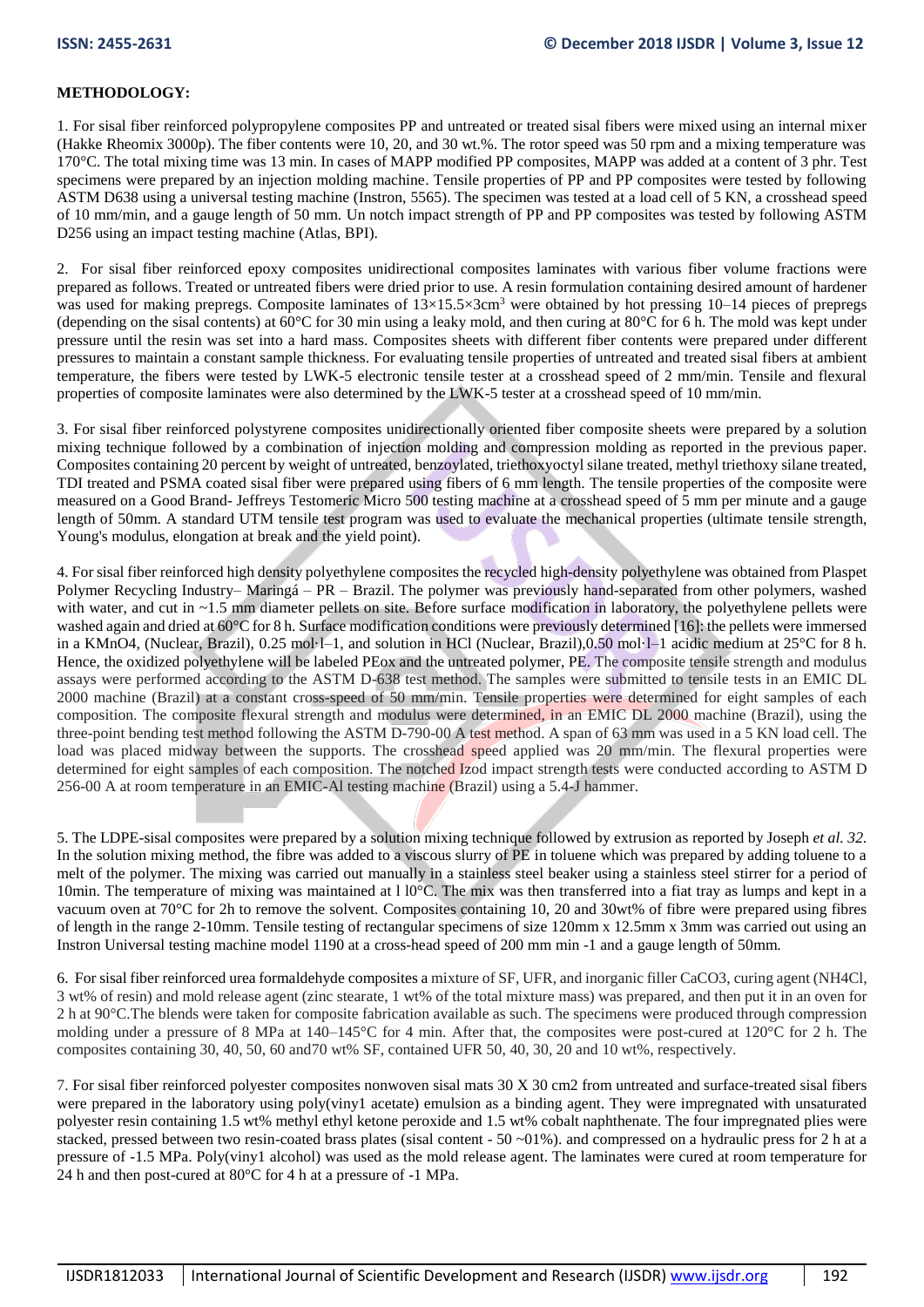#### **RESULTS AND DISCUSSIONS:**

#### **1. Mechanical properties of sisal fiber reinforced thermoplastic composites:**

#### a) **Sisal fiber reinforced polypropylene composites:**

 In this composite sisal fiber is reinforcement and polypropylene is polymer matrix. Sisal fiber (SF)/polypropylene (PP) composites were prepared at fiber content of 10, 20, and 30 wt.% and their mechanical properties were characterized. Tensile properties and impact strength of untreated and interfacial modified composites are as follows:

| S.No             | Type of composite | <b>Fiber</b><br>content<br>$(Wt\%)$ | Young's<br><b>Modulus</b><br>(GPa) | Elongation<br>at break<br>$(\%)$ | <b>Tensile</b><br><b>Strength</b><br>(MPa) | Impact<br><b>Strength</b><br>(KJ/m <sup>2</sup> ) |
|------------------|-------------------|-------------------------------------|------------------------------------|----------------------------------|--------------------------------------------|---------------------------------------------------|
| 1.               | PP+UTSF           | 10                                  | 0.7                                | 12.5                             | 23                                         | 17                                                |
|                  |                   | 20                                  | 0.88                               | 10.5                             | 24                                         | 15                                                |
|                  |                   | 30                                  | 0.92                               | 7.0                              | 25                                         | 14                                                |
| 2.               | PP+ATSF           | 10                                  | 0.68                               | 14.5                             | 24                                         | 19                                                |
|                  |                   | 20                                  | 0.86                               | 12.5                             | 25                                         | 16                                                |
|                  |                   | 30                                  | 0.98                               | 9.5                              | 26                                         | 15                                                |
| $\overline{3}$ . | PP+HTSF           | 10                                  | 0.74                               | 16                               | 25                                         | 21                                                |
|                  |                   | 20                                  | 0.94                               | 12                               | 26                                         | 19                                                |
|                  |                   | 30                                  | 1.06                               | 8.5                              | 27                                         | 17                                                |
| 4.               | PP+UTSF+          | 10                                  | 0.74                               | 16.5                             | 27                                         | 22                                                |
|                  | <b>MAPP</b>       | 20                                  | 0.92                               | 12.5                             | 28                                         | 19                                                |
|                  |                   | 30                                  | 1.1                                | 10                               | 29                                         | 17                                                |

UTSF: Untreated Sisal fiber

ATSF: Alkali treated Sisal fiber

HTSF: Heat treated Sisal fiber

MAPP: Maleic anhydride grafted polypropylene

 Alkalization and heat treatment enhanced tensile strength, Young's modulus, elongation at break, and impact strength of the PP composites [16]. From the results, at same fiber content, the improvement in mechanical properties of alkali treated and heat treated sisal fiber/PP composite was caused by not only enhanced interfacial adhesion between the fiber and the PP matrix as but also properties of the fibers, themselves.

Incorporating MAPP into sisal fiber/PP composites resulted in a superior increase in the mechanical properties comparing to the fiber treatment. MAPP enhanced the interfacial adhesion between non-polar PP and polar sisal fibers through the interaction between the hydroxyl groups of fibers and the carboxyl groups of MAPP. PP chains of MAPP also diffused into PP matrix leading to the physical entanglement of PP molecules. With increasing fiber content, tensile strength and Young's modulus of the PP composites with and without interfacial modification were increased. This was due to the reinforcing effect of the fibers. But, elongation at break and impact strength of the PP composites decreased.

#### **b) Sisal fiber reinforced epoxy composites:**

 In this composite sisal fiber is reinforcement and epoxy is polymer matrix. The effect of fiber treatment on the mechanical properties of unidirectional sisal-reinforced epoxy composites were characterized. Treatments including alkalization, acetylation, cyanoethylation, the use of silane coupling agent, and heating were carried out to modify the fiber surface and its internal structure.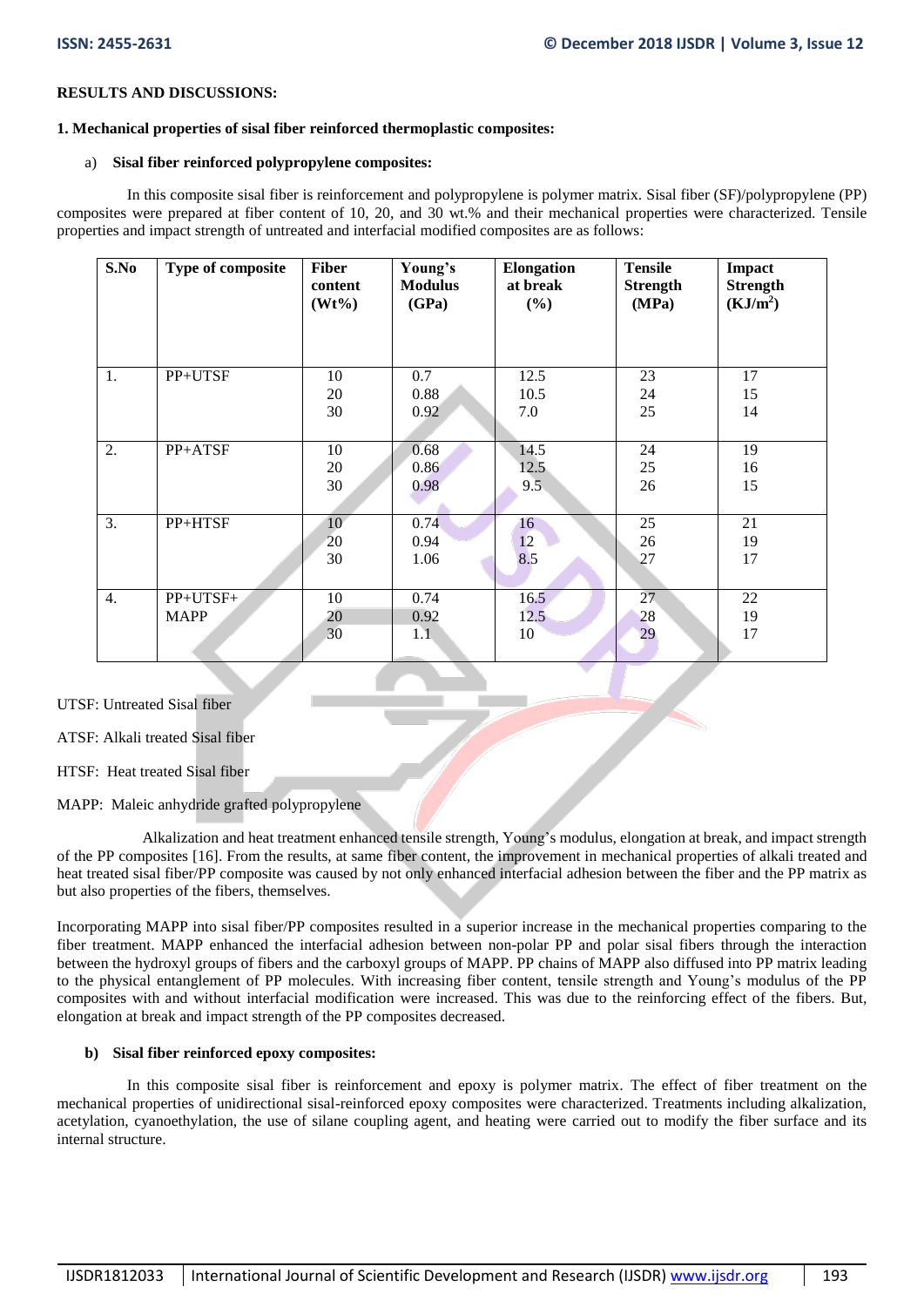| S.NO | <b>Type of</b><br>composite | <b>Fiber Volume</b><br>Fraction $V_f$ (%) | <b>Flexural</b><br><b>Strength</b><br>(MPa) | <b>Flexural</b><br><b>Modulus</b><br>(GPa) | <b>Tensile</b><br><b>Strength</b><br>(MPa) | Young's<br><b>Modulus</b><br>(GPa) |
|------|-----------------------------|-------------------------------------------|---------------------------------------------|--------------------------------------------|--------------------------------------------|------------------------------------|
|      | UTSF/Epoxy                  | 50                                        | 200                                         | 300                                        | 275                                        | 460                                |
| 2.   | HTSF/Epoxy                  | 50                                        | 250                                         | 400                                        | 300                                        | 460                                |
| 3.   | ATSF/Epoxy                  | 50                                        | 225                                         | 360                                        | 340                                        | 275                                |
| 4.   | ACSF/Epoxy                  | 50                                        | 325                                         | 375                                        | 260                                        | 200                                |
| 5.   | ANSF/Epoxy                  | 50                                        | 220                                         | 400                                        | 250                                        | 225                                |

UTSF: Untreated Sisal fiber

ACSF: Acetylated Sisal fiber

ANSF: Cyanoethylated Sisal fiber

SCSF: Organosilane coupling agent treated Sisal fiber

HTSF: Heat treated Sisal fiber

Mixed treatments (AT+SC)SF, (AT+HT)SF

 From the above table HTSF shows a much more significant increase in tensile strength due to the improved crystallinity of cellulose. Similarly, ACSF exhibits an improved tensile strength while ANSF and SCSF are provided with lower tensile strength, which is consistent with the changes in cellulose crystallinity.

It is noted that all chemical treatments result in greater extensibility and lower modulus. Tensile strength of ACSF/epoxy composites is even slightly lower than that of untreated sisal/epoxy. A relatively high flexural performance of ACSF composite compared to ATSF and UTSF composites was observed. Among the composites reinforced by chemically treated fibers studied in the current paper, ANSF laminates have the lowest tensile and flexural strengths. Heat treated sisal has shown superior tensile properties due to the increased crystallinity. When the fiber is added to epoxy, tensile and flexural strengths of the composites are higher than those of untreated sisal composites. It should be noted that flexural strength of HTSF composites is lower than ACSF/epoxy [17].

### **c) Sisal fiber reinforced polystyrene composites:**

 In this composite sisal fiber is reinforcement and polystyrene is polymer matrix. The effect of interface modification on the mechanical (tensile, impact and flexural) properties of polystyrene- sisal fiber composites was investigated. The interface modification was performed by treatment of sisal fibers with benzoyl chloride, polystyrene maleic anhydride (PSMA), toluene diisocyanate **(**TDI**),** m ethyl triethoxy silane and triethoxy octyl silane. These interface modifications improve the compatibility of hydrophilic sisal fiber with a hydrophobic polystyrene matrix and change the tensile, impact and flexural properties of the composite, but to varying degrees depending on the fiber modification.

| S.NO             | <b>Type of</b><br>composite | <b>Fiber content</b><br>$Wt\%$ | <b>Tensile</b><br><b>Strength (MPa)</b> | Young's<br><b>Modulus</b> (MPa) | <b>Elongation</b><br>at break $(\% )$ |
|------------------|-----------------------------|--------------------------------|-----------------------------------------|---------------------------------|---------------------------------------|
|                  | USF/PS                      | 20                             | 43                                      | 1000                            |                                       |
| z.               | SeSF/PS                     | 20                             | 44.5                                    | 1400                            |                                       |
| $\mathfrak{I}$ . | <b>BSF/PS</b>               | 20                             | 45                                      | 1010                            |                                       |
| 4.               | <b>TSF/PS</b>               | 20                             | 46                                      | 1010                            |                                       |
| J.               | SmSF/PS                     | 20                             | 47                                      | 1010                            |                                       |
| 6.               | <b>MSF/PS</b>               | 20                             | 48                                      | 1300                            |                                       |

USF: Untreated Sisal fiber

SeSF: Triethoxyoctyl silane treated Sisal fiber

BSF: Benzoylated Sisal fiber

TSF: Toluene diisocynate treated Sisal fiber

SmSF: Methyl Triethoxy silane treated Sisal fiber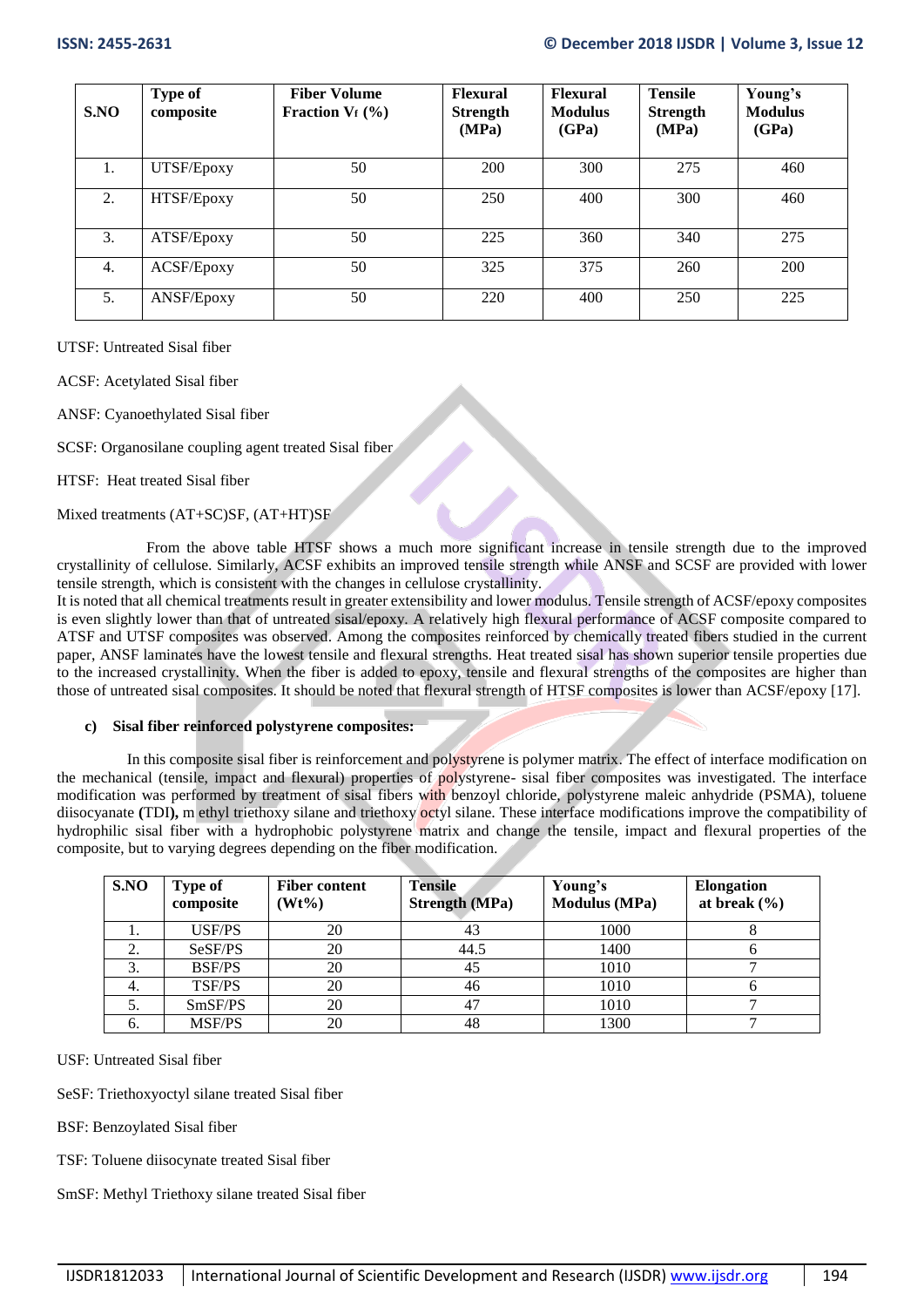### MSF: Polystyrene Maleic anhydride treated Sisal fiber

Composites containing 20 percent by weight of untreated, benzoylated, triethoxyoctyl silane treated, methyl triethoxy silane treated, TDI treated and PSMA coated sisal fiber were prepared using fibers of 6 mm length. The symbols U206, B206, Se206, Sm206, T206 and M206 denoted these composites respectively. In these notations the first letter denotes the nature of the fiber viz. Uuntreated, B-benzoylated, Se-triethoxy octyl silane treated, Sm-methyl triethoxy silane treated, T-toluene diisocyanate treated and M-polystyrene maleic anhydride treated fiber. The first and second digits together denote the weight percentage of the fiber and the third digit denotes the length of the fiber.

 From the table it is clear that the fiber modification improves the tensile strength of the composites and the improvement follows the order M206 > Sm206 > B206=T206 > Se206 > U206. The Young's modulus of the treated composites shows improvement and follows the order Se206 > M206 > B206 = T206 =Sm206 > U206 > PS. The improvement in the Young's Modulus may also be attributed to the improvement in the adhesion between the fiber and matrix. The effect of fiber treatment on percentage of elongation at break of the PS-sisal composite is given and follows the order  $PS > U206 > B206 = M206 = Sm206 > T206 =$ Se206. When the fiber matrix adhesion is higher, the composite will break at a lower elongation, confirming the better adhesion between the fiber and matrix in the case of treated composites. Fiber modification reduces hydrophilicity of the fiber and improves the physical/chemical interactions between the fiber and polystyrene matrix. The improvement in tensile properties of benzoylated and TDI treated fiber composite is attributed to the presence of phenyl structure in treated fiber similar to that of polystyrene, which improves the thermodynamic compatibility between the fiber and polystyrene [18].

### **2. Mechanical properties of sisal fiber reinforced thermosetting composites:**

# **a) Sisal fiber reinforced Polyethylene composites:**

# 1) Sisal fiber reinforced high density polyethylene (HDPE) composites:

 In this composite sisal fiber is reinforcement and high density polyethylene is polymer matrix. Natural fibers are widely used as plastic composite material reinforcements. In this work, composites of postconsumer high-density polyethylene (HDPE) reinforced with sisal fibers were prepared. PE and sisal fibers were chemically modified to improve their compatibilities, try to increase the hydrophobic character of the sisal fiber and hydrophilic character HDPE. Sisal was mercerized with a NaOH solution and acetylated and the PE was oxidized with KMnO4 solution. The chemically modified fibers were characterized by Fourier Transformed Infrared Spectroscopy (FTIR) and 13C Nuclear Magnetic Resonance Spectroscopy (13C NMR). The composites were prepared by extrusion of modified and unmodified materials containing either 5 or 10 wt% fibers.

| S.NO | Type of<br>composite | <b>Fiber</b><br>content<br>$(Wt\%)$ | <b>Tensile</b><br><b>Strength</b><br>(MPa) | <b>Tensile</b><br><b>Modulus</b><br>(MPa) | Flexural<br><b>Strength</b><br>(MPa) | <b>Flexural</b><br><b>Modulus</b><br>(MPa) | <b>Impact</b><br><b>Strength</b><br>(MPa) |
|------|----------------------|-------------------------------------|--------------------------------------------|-------------------------------------------|--------------------------------------|--------------------------------------------|-------------------------------------------|
| 1.   | PE/S                 | 5                                   | 20                                         | 17.5                                      | 23                                   | 17                                         | 57                                        |
|      | PE/S                 | 10                                  | 21                                         | 18                                        | 25                                   | 20                                         | 63                                        |
| 2.   | PEOX/S               | 5                                   | 18.5                                       | 16.5                                      | 22                                   | 18                                         | 55                                        |
|      | PEOX/S               | 10                                  | 18                                         | 18                                        | 23                                   | 21                                         | 45                                        |
| 3.   | PE/Sac               | 5                                   | 19.5                                       | 17.5                                      | 20                                   | 17                                         | 60                                        |
|      | PE/Sac               | 10                                  | 19.5                                       | 18                                        | 23                                   | 20                                         | 65                                        |
| 4.   | PEOX/Sac             | 5                                   | 18.5                                       | 16.5                                      | 20                                   | 16                                         | 44                                        |
|      | PEOX/Sac             | 10                                  | 19                                         | 17.5                                      | 24                                   | 20                                         | 55                                        |

### PE: Polyethylene

S: Sisal

### PEOX: Oxidized Polyethylene

### Sac: Acetylated sisal fibers

 The tensile properties of PE, PEox and composites with 5 and 10 wt% of either S or Sac are observed. A gradual decrease in the tensile strength was observed to PE/sisal composites comparatively to that of the pure polymer matrix. The composites with modified PEox and S or Sac presented the lowest tensile strength values. PE/S10 presented values near to the tensile strength value of pure PE. Moreover, the addition of sisal to the polymer matrix increases the tensile modulus significantly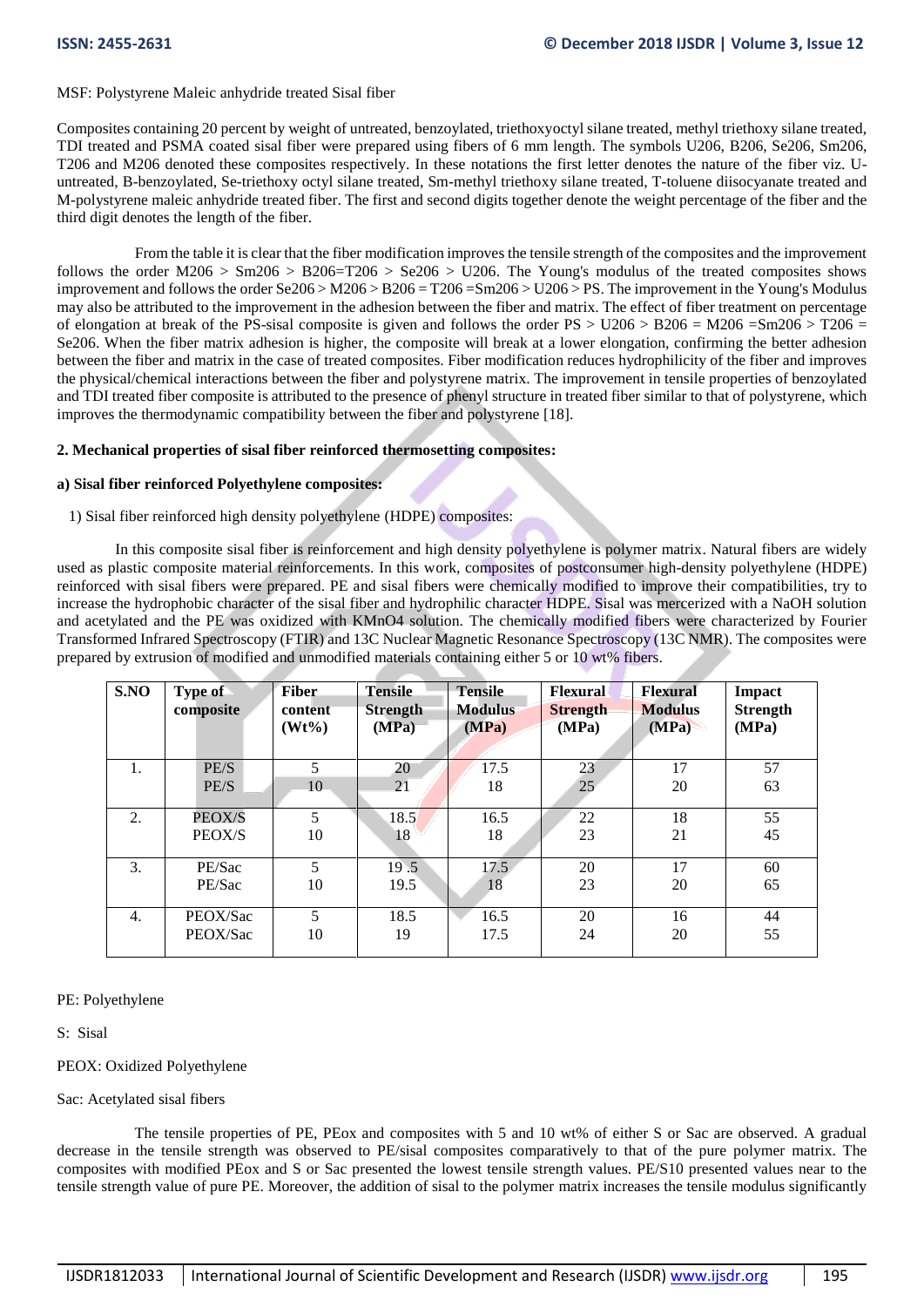from almost 450GPa for PE to approximately 520GPa for PE/S10, PE/Sac10, PEox/S and PEox/S10, an increase of 16%. Among composites, those with 5% of reinforcement presented the lowest tensile modulus values.

 The flexural properties of PE and four different composites reinforced with either 5 or 10 wt% sisal fiber were. The flexural strength of PE/S5 and PE/S10 was improved by approximately 10 and 15%, respectively. As already observed in the tensile measurements, the flexural strength values of composites containing PEox decreased when compared with those of composites with the same quantity of reinforcement, for instance, the composite PE/S10 presented values near to 25 MPa, but the composite with the same quantity of fibers and matrix oxidized (PEox/S10) presents values around 22 MPa. This result could be explained by the absence of phase compatibility between sisal fibers and polymer surface after chemical modification. The flexural modulus increased significantly (c.a. 55%) in all composites with 10% of reinforcement.

The Izod impact tests were conducted on notched specimens at room temperature. Relative to the pure PE Izod impact strength, the value of acetylated sisal composite (PE/Sac10) is 40% higher, and the composites with modified matrix (PEox/S and PEox/Sac) presented the lower values [19].

2) Sisal fiber reinforced low density polyethylene (LDPE) composites:

 In this composite sisal fiber is reinforcement and low density polyethylene is polymer matrix. The effect of chemical treatment on the tensile properties of sisal fibre-reinforced LDPE (low density polyethylene) composites was investigated. Treatments using chemicals such as sodium hydroxide, isocyanate, permanganate and peroxide were carried out to improve the bonding at the fibre-polymer interface. The treatments enhanced the tensile properties of the composites considerably, but to varying degrees.

| S.NO             | Type of composite                    | <b>Fiber content</b><br>$(Wt\%)$ | <b>Tensile</b><br><b>Strength</b><br>(MPa) | <b>Modulus</b><br>(MPa) | <b>Elongation</b><br>at break<br>(%) |
|------------------|--------------------------------------|----------------------------------|--------------------------------------------|-------------------------|--------------------------------------|
| 1.               | Untreated sisal/PE                   | 30                               | 31.12                                      | 3086                    | 2                                    |
| 2.               | Alkali treated sisal/PE              | 30                               | 34.27                                      | 3328                    |                                      |
| 3.               | Isocynate treated sisal/PE           | 30                               | 41.5                                       | 4066                    | $\overline{4}$                       |
| $\overline{4}$ . | Benzoyl peroxide treated<br>sisal/PE | 30                               | 40.90                                      | 4018                    | 3                                    |
| 5.               | Dicumyl peroxide treated<br>sisal/PE | 30                               | 41.80                                      | 4156                    | $\overline{4}$                       |
| 6.               | $KMnO4$ treated sisal/PE             | 30                               | 38.80                                      | 3816                    | 3                                    |

### PE: Polyethylene

 From the table it is clear that tensile strength and modulus increase with fibre loading. However, it is seen that the alkali treated composites showed superior tensile properties than untreated composites. This is due to the fact that alkali treatment improves the fibre surface adhesive characteristics by removing natural and artificial impurities, thereby producing a rough surface topography. The tensile properties of CTDIC treated, alkali treated and untreated sisal-PE composites having 30% fibre loading. CTDIC treated fibre composites show superior tensile strength and modulus than alkali treated and untreated composites. The effect of Dicumyl peroxide (DCP) and Benzoyl peroxide (BP) concentration on the tensile strength of sisal-LDPE composite at 30% fibre loading were observed. It is clear that DCP is more effective than BP at all levels of peroxide addition.

It is interesting to note that peroxide treatment improves the tensile properties significantly. BP treated composites also show a similar increase in tensile properties. The modulus values of the treated composites also show a similar trend. It is interesting to note that the tensile properties of permanganate treated composites showed a significant improvement as compared to untreated composites [20].

### **b) Sisal fiber reinforced urea formaldehyde composites:**

 In this composite sisal fiber is reinforcement and urea formaldehyde is polymer matrix. Alkali-treated sisal fibers were used as novel reinforcement to obtain composites with self-synthesized urea formaldehyde resin as matrix phase. The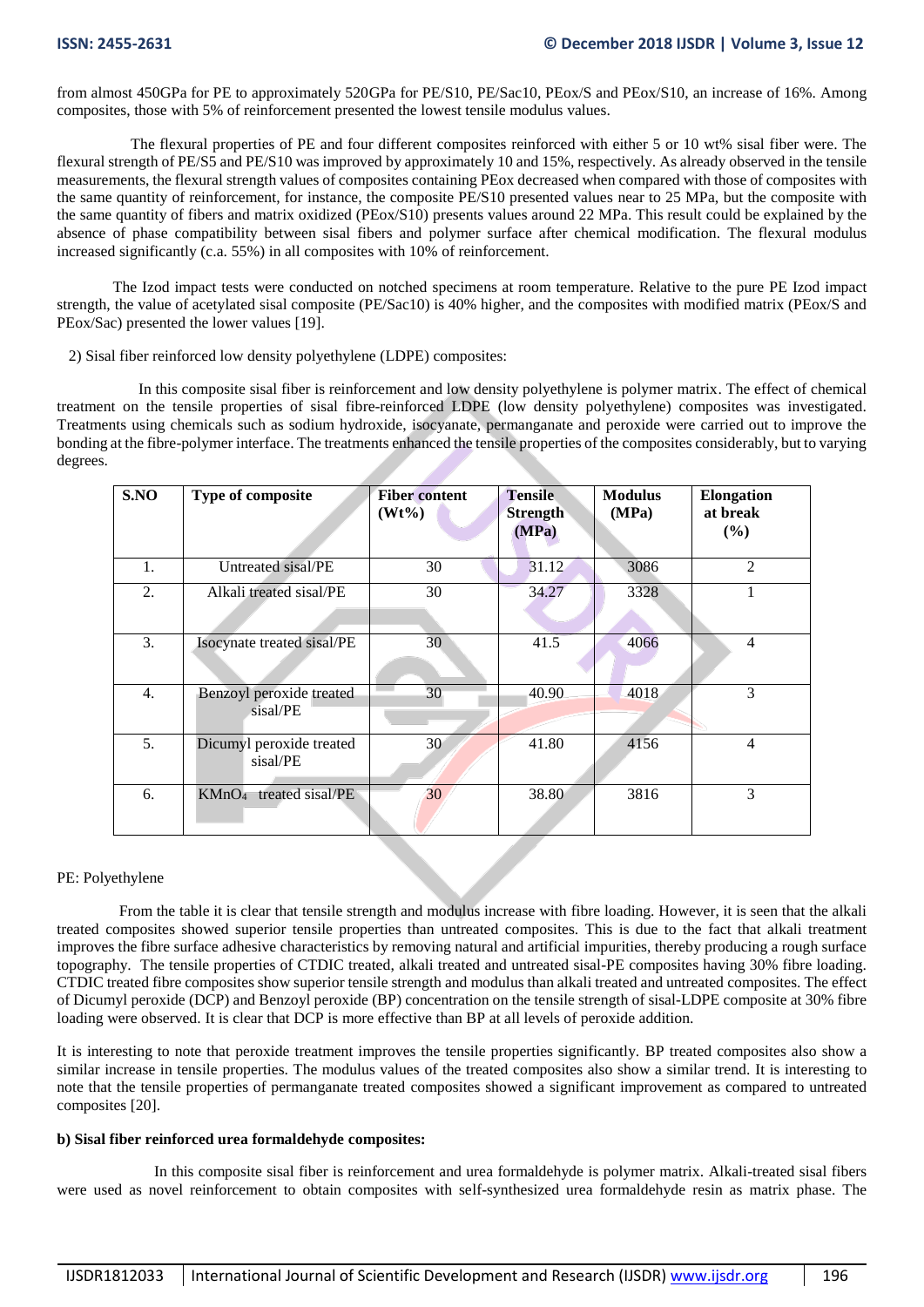composites were prepared by means of compression molding, and then the effects of sisal loading on mechanical properties such as impact strength, flexural strength were investigated.

| S.NO | Type of<br>composite | <b>Fiber</b><br>content<br>$(Wt\%)$ | <b>Flexural</b><br><b>Strength</b><br>(MPa) | <b>Flexural</b><br><b>Modulus</b><br>(GPa) | <b>Density</b><br>(g/cm <sup>3</sup> ) | <b>Specific</b><br><b>Strength</b><br>(MPacm <sup>3</sup> /g) | <b>Specific</b><br>modulus<br>(GPacm <sup>3</sup> /g) |
|------|----------------------|-------------------------------------|---------------------------------------------|--------------------------------------------|----------------------------------------|---------------------------------------------------------------|-------------------------------------------------------|
| 1.   | SF/UF                | 30                                  | 58.58                                       | 7.63                                       | 1.53                                   | 38.29                                                         | 4.99                                                  |
| 2.   | <b>SF/UF</b>         | 40                                  | 55.80                                       | 5.27                                       | 1.52                                   | 36.71                                                         | 3.47                                                  |
| 3.   | <b>SF/UF</b>         | 50                                  | 53.07                                       | 4.93                                       | 1.48                                   | 35.86                                                         | 3.33                                                  |
| 4.   | <b>SF/UF</b>         | 60                                  | 37.73                                       | 4.09                                       | 1.44                                   | 26.20                                                         | 2.84                                                  |
| 5.   | SF/UF                | 70                                  | 15.28                                       | 1.59                                       | 1.22                                   | 12.52                                                         | 1.31                                                  |

### SF: Sisal fiber

### UF: urea formaldehyde

 The composite with 30 wt% sisal fibers gives excellent flexural strength which shows that it has the most superior bonding and adhesion of all the composites. It is observed that with decrease of SF content from 70 to 30 wt%, the flexural strength increases sharply i.e. from 15.28 to 58.58 MPa, increasing by about 283.4%. Meanwhile, the flexural modulus increases from 1.59 to 7.63 GPa. As the improved mixing will provide better distribution of sisal, the bridging gaps between the fibers can conduct more effectively [21].

# **c) Sisal fiber reinforced polyester composites:**

 In this composite sisal fiber is reinforcement and polyester is polymer matrix. The effect of several chemical treatments, viz. organotitanate, zirconate, silane, and N-substituted methacrylamide, on the properties of sisal fibers used as reinforcement were investigated.

| S.NO             | Type of<br>composite                                        | <b>Fiber</b><br>content<br>$(Wt \, \%)$ | <b>Tensile</b><br><b>Strength</b><br>(MPa) | <b>Elongation</b><br>(%) | <b>Tensile</b><br><b>Modulus</b><br>(GPa) | <b>Flexural</b><br><b>Strength</b><br>(MPa) | <b>Flexural</b><br><b>Modulus</b><br>(GPa) |
|------------------|-------------------------------------------------------------|-----------------------------------------|--------------------------------------------|--------------------------|-------------------------------------------|---------------------------------------------|--------------------------------------------|
| 1.               | Untreated<br>SF/Polyester                                   | 50                                      | 29.66                                      | 9.52                     | 1.15                                      | 59.57                                       | 11.94                                      |
| 2.               | N-Substituted<br>methacrylamide<br>treated SF/<br>Polyester | 50                                      | 39.48                                      | 9.75                     | 2.06                                      | 76.75                                       | 15.35                                      |
| 3.               | Silane treated<br>SF/Polyester                              | 50                                      | 34.14                                      | 5.71                     | 1.75                                      | 96.88                                       | 19.42                                      |
| $\overline{4}$ . | <b>Titanate Treated</b><br>SF/Polyester                     | 50                                      | 36.26                                      | 8.00                     | 1.67                                      | 75.59                                       | 15.13                                      |
| 5.               | Zirconate<br>Treated<br>SF/Polyester                        | 50                                      | 34.69                                      | 9.51                     | 1.39                                      | 72.15                                       | 14.46                                      |

### SF: Sisal fiber

 An improvement in the properties was observed when sisal fibers were modified with surface treatments. The strength retention of surface-treated composites (except silane) is high compared with untreated composites. It is observed that N-substituted methacrylamide-treated sisal composites exhibited better properties.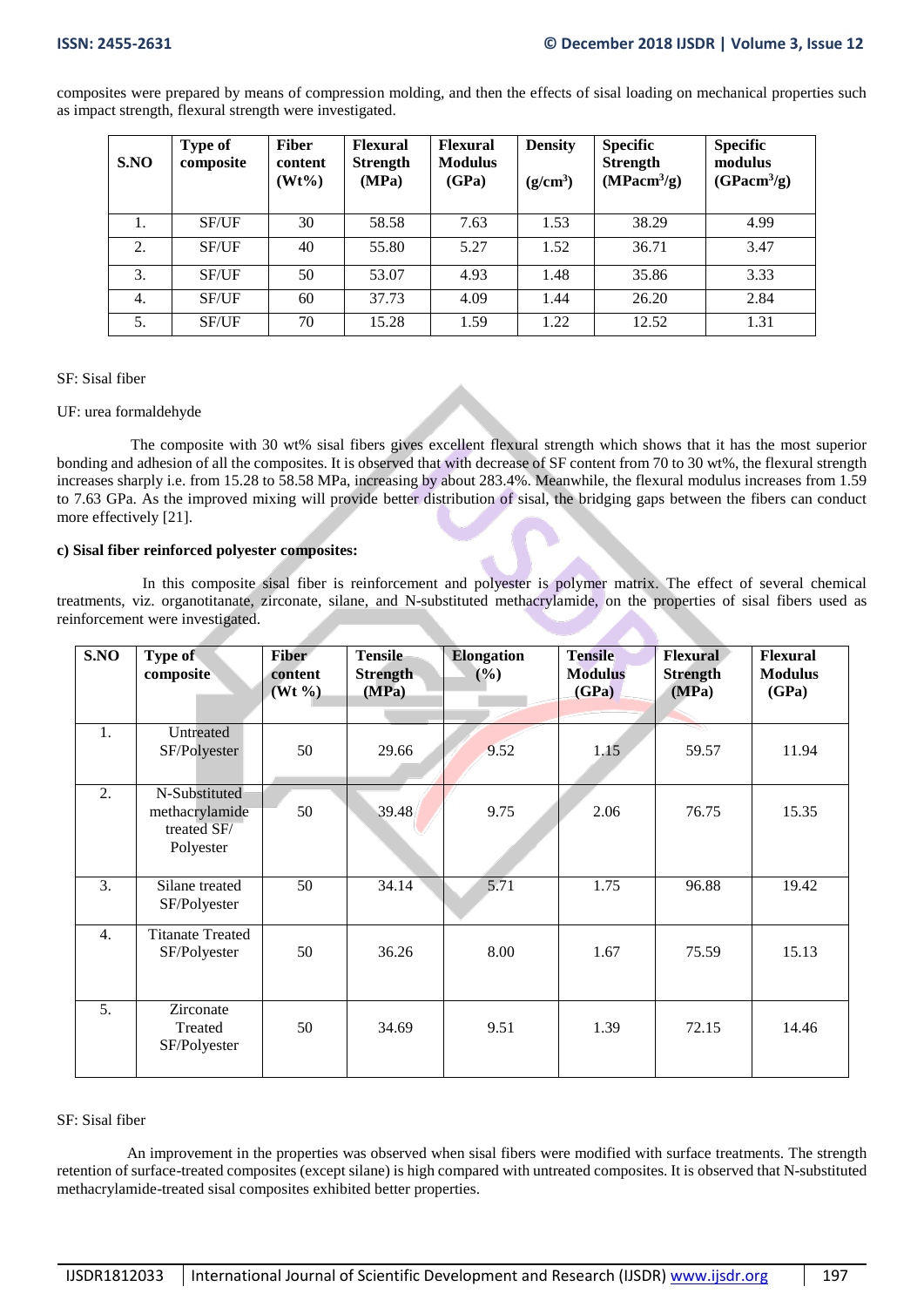Most of the physico-mechanical properties of composites made from surface-treated fibers show improvements over the properties of untreated composites. The surface modification of sisal fibers caused a modest improvement of 15 to 33% in tensile strength, 45 to 79% in tensile modulus and 21 to 29% in both flexural strength and flexural modulus (silane-treated samples showed an improvement of 62% in flexural properties). Elongation at break of silane-treated composites is lower than that of the others [22].

### **CONCLUSIONS:**

- In the case of sisal fiber reinforced polypropylene composites the interfacial modifications led to improved mechanical properties of the PP composites. Mechanical properties of the PP composites treated with alkalization and heat treatment were similar. This suggested that these techniques for fiber treatment were comparable. Adding MAPP provided the most effective enhancement in mechanical properties of the PP composites. With increasing fiber content, tensile strength and Young's modulus of the PP composites increased while elongation at break and impact strength decreased.
- In the case of sisal fiber reinforced epoxy composites the effect of fiber treatment on the mechanical properties of unidirectional sisal-reinforced epoxy composites were studied. Treatments including alkalization, acetylation, cyanoethylation, the use of silane coupling agent, and heating were carried out to modify the fiber surface and its internal structure. Sisal fibers can be effectively modified by chemical and physical treatments. Composites reinforced by treated sisal is a way of heading for potential structural materials. Treatment of sisal fibers which increases (i) fiber strength and (ii) the adhesion between the fiber bundles and the matrix, while it does not introduce any new bonding to the intercelullar region to hinder cell pull-out would favor an overall improvement of mechanical properties (especially tensile properties) of sisal laminates.
- In the case of sisal fiber reinforced polystyrene composites various chemical treatments (benzoyl chloride, toluene diisocyanate (TDI), methyl triethoxy silane and triethoxy octyl silane) on sisal fiber were tried to improve its efficiency as reinforcement in polystyrene-sisal fiber composites. All fiber modifications improve the tensile properties of the composite, but to different extents. Flexural strength of treated composites exhibits an improvement in all cases except benzoylation. Flexural modulus shows a decrease in both benzoylated and toluene diisocyanate treated fiber composites and an improvement in the case of silane treated fiber composite.
- In the case of sisal fiber reinforced high density polyethylene composites unmodified and oxidized recycled HDPE composites reinforced with unmodified and acetylated sisal fiber were fabricated by extrusion and injection molding. The incorporation of sisal fibers into the PE matrix increased appreciably the tensile and flexural modulus of the composite prepared with 10 wt% of acetylated sisal fiber and unmodified polyethylene matrix. This composite presented an increase of 40% in impact strength comparatively to values obtained to pure HDPE.
- In the case of sisal fiber reinforced low density polyethylene composites the effects of different fibre treatments such as alkali, isocyanate, permanganate and peroxide on the tensile properties of sisal-LDPE composites were investigated as a function of fibre loading, fibre length and orientation. Alkali treated fibre composites showed better tensile properties than untreated composites due to their rough surface topography and increased aspect ratio. It has been seen that CTDIC treated composites exhibit superior mechanical properties. This may be due to the fact that the long chain structure of CTDIC linked to the cellulosic fibers makes the fibre hydrophobic, compatible and highly dispersible in the PE matrix. Peroxide treated composites showed an enhancement in tensile properties due to the peroxide induced grafting. Permanganate treated composites also showed a similar trend due to the permanganate induced grafting. Among the various types of treatments, CTDIC and DCP treatments showed the maximum properties.
- In the case of sisal fiber reinforced urea formaldehyde composites the composite with 30 wt% sisal fibers gives excellent flexural strength which shows that it has the most superior bonding and adhesion of all the composites. It is observed that with decrease of SF content the flexural strength increases sharply and the also flexural modulus increases.
- In the case of sisal fiber reinforced polyester composites the effect of several chemical treatments, viz. organotitanate, zirconate, silane, and N-substituted methacrylamide, on the properties of sisal fibers used as reinforcement were studied. An improvement in the properties was observed when sisal fibers were modified with surface treatments. The strength retention of surface-treated composites (except silane) is high compared with untreated composites. It is observed that Nsubstituted methacrylamide-treated sisal composites exhibited better properties. Most of the physico-mechanical properties of composites made from surface-treated fibers show improvements over the properties of untreated composites.

## **REFERENCES:**

- [1] K. L. Pickering, M. G. A. Efendy, and T. M. Le, "A review of recent developments in natural fibre composites and their mechanical performance," *Compos. Part A Appl. Sci. Manuf.*, vol. 83, pp. 98–112, 2016.
- [2] P. Wambua, J. Ivens, and I. Verpoest, "Natural fibres: Can they replace glass in fibre reinforced plastics?," *Compos. Sci. Technol.*, vol. 63, no. 9, pp. 1259–1264, 2003.